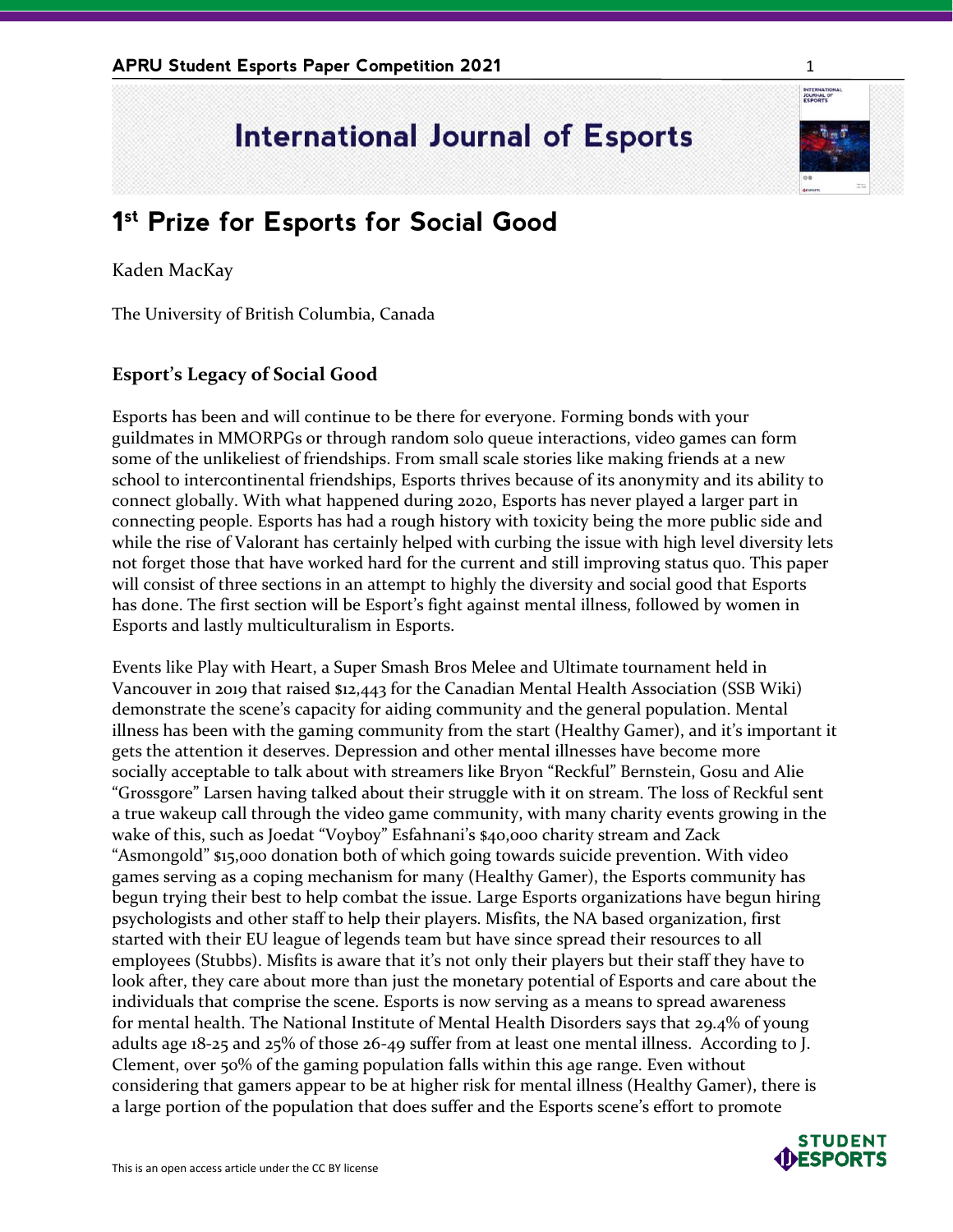awareness and provide funding is what makes Esports such a powerful tool for positive change. Play with Heart was run by the UBC Esports Association and serves as an example for the impact that university students and APRU fellowship members are capable of making.

As mentioned earlier, Esports does more than just fight against mental health. Esports has a long history of female gamers. There are the more recent rosters like V alorant's recent C9 White to the older teams like CS:GO's SK ladies dating back to 2003. Or individual players participating in the highest level of play like Se-yeon "Geguri" Kim who played in the Overwatch League for the Shanghai Dragons. Geguri is a highly accomplished female player in a very male dominated team sport, there was controversy surrounding her skill as accusations of her cheating were rampant. At the age of 17 she dispelled those accusations and proved that she was truly world competitor level. She went on to have five first place finishes, one second place and one third place finish during her time on the dragons. The title of most decorated female player now belongs to Geguri, the title of most decorated trans woman and holder of the previous title of most decorated female in esports goes to Sarah "Scarlett" Hostyn. Scarlett became the first woman to win a Starcraft II major with her win at Intel Extreme Masters Season 12 in 2018. It should also be noted that she was the Canadian representative at the event as it was supported by the International Olympic Committee and took place less than a week before the Pyeongchang Winter Olympics. Hopefully Scarlett and Geguri serve as a sample of more women at the highest level of competitive Esports.

Esports also has an issue with diversity. While the more popular computer gaming scene has very few black players, Zaqueri "Aphromoo" Black and Steven "Kodak" Rosenberger being the two most famous (Johnson). One can turn to the fighting games community (FGC) to find more ethnic diversity. While they've had their fair share of controversies and issues over the year, it still serves as one of the most diverse scenes in all of competitive Esports. From players like Dominique "SonicFox" McLean who have competed in 1 1 unique games at the highest level available, to Pakistani Tekken player Arslan "Arslan Ash" Siddique. Arslan Ash is the 2019 Evo winner for Tekken 7 and in a scene historically dominated by Japanese and South Korean players he was a true underdog. Having just gotten off his flight from Pakistan, he overcame numerous tournament favourites to achieve his victory and put the Pakistani Tekken community on the map. SonicFox is an American FGC player, they happen to also be a furry. A rare site in the gaming community, SonicFox can often be seen at events donning their iconic blue fox tail and hat with blue fox ears. They serve as an example for the diversity and acceptance in the FGC and is one of the few capable of achieving first place finishes in over five unique fighting games.

While each of the players mentioned in this paper are worthy of their own documentary, this paper serves as a highlight reel for Esport's diversity and social good. Other organizations that expand on diversity are Letta J. 's Coexist Gaming and Keshia Walker 's Women Got Game and Black Collegiate Gaming Association. Both of which serve to provide opportunities to women of colour in Esports. This is the legacy that Esports has built. This is the legacy that we can add to.